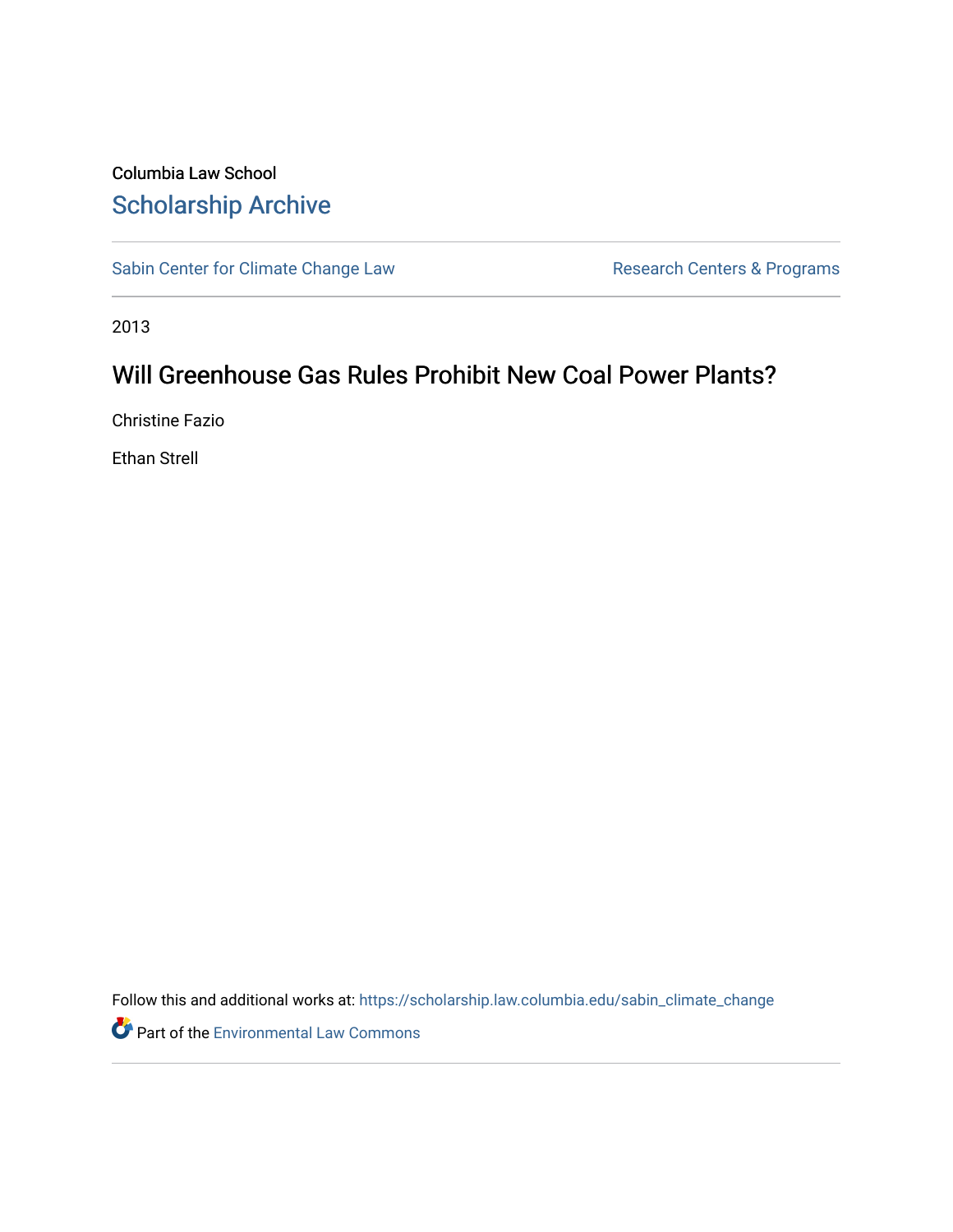# **New York Law Journal**

October 23, 2013

## **Will Greenhouse Gas Rules Prohibit New Coal Power Plants?**

#### By **Christine A. Fazio** and **Ethan I. Strell**

Our article on June 28, 2012, discussed a proposed rule by the U.S. Environmental Protection Agency (EPA) that would limit, for the first time, carbon dioxide (CO2) emissions from new fossil fuel-fired power plants.<sup>1</sup> The proposal's standard was based on the emissions of new natural gas-fired combined-cycle power plants. In order to meet the standards, new coal-fired plants would need to employ costly and untested carbon capture and storage (CCS) technology. The proposal was criticized by supporters of the coal industry because the standard would essentially prevent any new coal-fired power plants from receiving Clean Air Act (CAA) construction permits. After reviewing more than 2.5 million public comments on the 2012 proposal, and in consideration of recent trends in the power sector, on Sept. 20, the EPA issued a new proposal for CO2 emission standards for new power plants that, in EPA's view, should allow new coal-fired power plants to receive construction permits from the states.<sup>2</sup>

As discussed below, however, this re-proposal, like the first proposal, is receiving significant negative commentary by industry and elected officials in states that depend on coal, whether for mining jobs or to produce electricity, including comments that the re-proposal standards will not permit the construction of a new coal-fired power plant because it is unlikely that new CCS technology will be commercially available in the near future.

While the federal government continues to review the appropriate greenhouse gas (GHG) standards that should be established for new power plants nationwide, New York State has already adopted a regulation that essentially prohibits the construction of new coal-fired power plants within the state. Specifically, in June 2012, the New York State Department of Environmental Conservation (DEC) adopted more stringent standards than EPA's proposal and re-proposal as part of New York's reenacted Article 10 of the Public Service Law for the siting of new power plants in New York State.<sup>3</sup>

#### **New Proposed Regulation**

The most controversial aspect of the 2012 EPA proposal was that it would have forced new coalburning power plants to meet the same emissions standards as new natural gas-fired power plants. Under the 2012 proposal, the 1,000 pounds of CO2 per megawatt-hour (lbs CO2/MWh) standard for all new fossil fuel-fired plants was roughly based on the typical emissions of natural gas combined-cycle units. By contrast, coal burning plants emit twice as much CO2 per unit of energy as natural gas-fired combined-cycle turbines.

EPA's new re-proposal would set slightly different standards for natural gas-fired turbines and coal-fired units. New large natural gas-fired turbines would be limited to 1,000 lbs CO2/MWh, while new small natural gas turbines would be limited to 1,100 lbs CO2/MWh. For new fossil fuel-fired utility boilers and integrated gasification combined cycle units (including coal-burning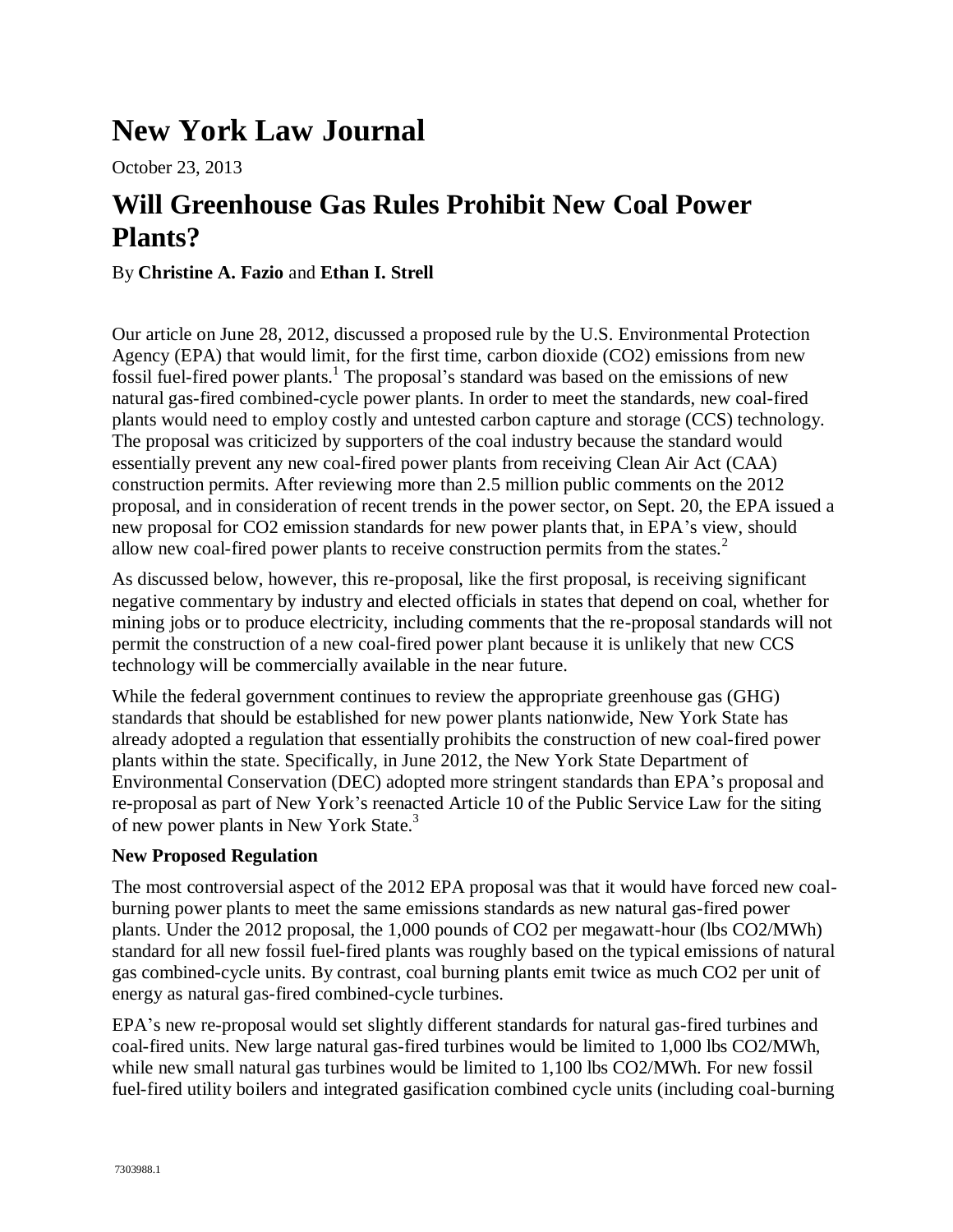plants), EPA proposes to establish two limits based on the performance of a new efficient coal plant implementing CCS: 1,100 lbs CO2/MWh averaged over a 12-month period or between 1,000 to 1,050 lbs CO2/MWh averaged over a seven-year period.<sup>4</sup>

In comparing the 2013 re-proposal with the 2012 proposal, there would be no practical effect of the slightly higher CO2 limit for coal plants in the re-proposal, since coal plants still cannot meet that standard without CCS. The EPA's 2012 proposal, which provided for a single standard, was based upon a finding that the "best system of emission reduction adequately demonstrated" (BSER) for all fossil fuel-fired units is natural gas combined-cycle technology. EPA's 2012 single-standard proposal was also based on a modeling projection that no new coal-fired units would be constructed through the year 2030 without CCS. Based on these combined findings, EPA decided not to treat natural gas and coal differently, although the 2012 proposal did identify CCS technology as a "compliance alternative" for coal-fired units that implemented CCS, and provided those units with a 30-year averaging compliance option.<sup>5</sup>

After reviewing public comments, EPA has now recognized that there could be limited new coalfired capacity proposed in the near future. Thus, while the 2012 proposal identified the BSER for all fossil fuel-fired units to be "natural gas combined-cycle technology," the 2013 re-proposal retains the old BSER for natural gas units, but in addition identifies partial-carbon capture as the BSER for coal-fired units.<sup>6</sup> The different standards for natural gas and coal in the 2013 proposal reflect the EPA's recognition that emissions from natural gas units (the 2012 BSER for all fossil fuel-fired units) are different from those that can be expected from coal-fired units with integrated partial-carbon capture technology (the separate 2013 BSER for coal-fired units). In addition to the slightly higher emissions standard for coal, the re-proposal shortens the time that new coal plants have to integrate CCS (the 30-year averaging period under the original proposal was changed to seven years under the re-proposal), based upon EPA's assessment of the current state of CCS technology. Thus, although EPA has seemingly acknowledged that it is inappropriate under the CAA to hold natural gas and coal to the same standard, the practical differences between the two standards is negligible, and the new proposal is still based upon the assumption that CCS technology will be commercially viable in the near future.

#### **Feasibility of CCS**

While new natural gas power plants should be able to meet the proposed standards without additional technology, new coal plants would have to install CCS in order to meet the standard. Section  $11(a)(1)$  of the CAA requires that the proposed performance standards must be achievable through emission reduction systems that have been "adequately demonstrated." EPA maintains that requiring new coal plants to incorporate CCS poses no insurmountable obstacles. But industry groups and politicians from coal states vigorously oppose this so-called "war on coal," and argue that CCS is neither technologically nor economically feasible.

There are various CCS pilot projects in the United States and abroad, and EPA cited in its 2013 re-proposal four new coal-burning power plants that are being built with CCS in North America.<sup>7</sup> None of these plants, however, are operational yet.<sup>8</sup> Although the EPA maintains that CCS technology can play an integral role in reducing GHG emissions, the fact remains that there has not yet been one operational, commercially scalable CCS system on any power plant in the world.

Regarding the economics of CCS, EPA states that "[b]ecause [the proposed standards] are in line with current industry investment patterns, these new standards are not expected to have notable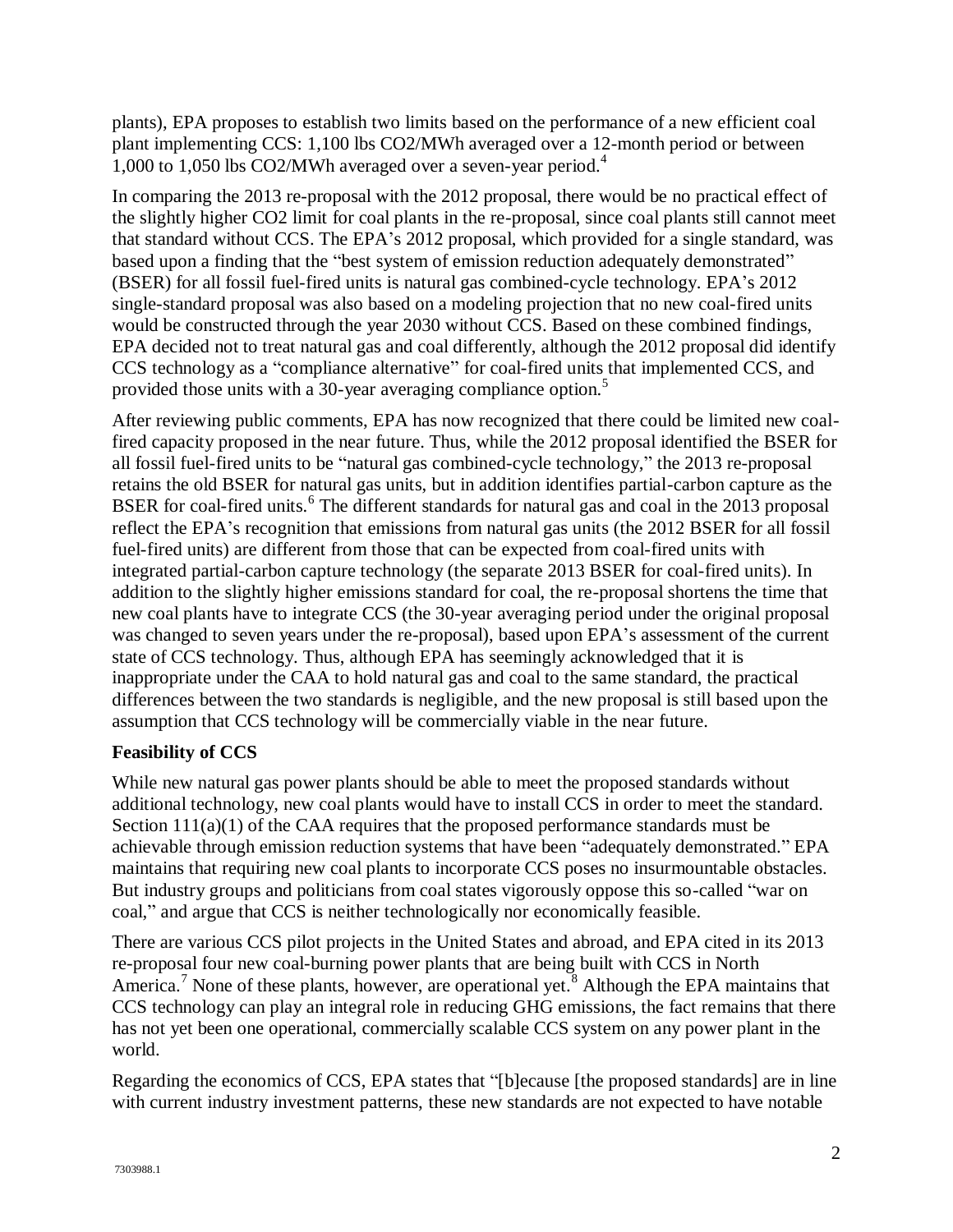costs and are not projected to impact electricity prices or reliability."<sup>9</sup> This view diverges drastically from that of many in the industry who believe that the re-proposal ignores the reality that coal will continue to be a major source of electricity into the foreseeable future. Those who oppose EPA's re-proposal argue that, by holding the coal industry to unattainable standards, electricity prices will rise, economic uncertainty will grow, and American jobs will be lost.

### **Financing for CCS**

EPA's re-proposal allows new coal plants to average their emissions over seven years, which is intended to give coal-fired plants additional time for CCS technology to evolve and costs to decrease. Opponents argue, however, that even with the seven-year option, no reasonable energy company would spend money now to construct new coal-fired plants that rely on a technology that has not yet proven operational on a commercial scale. Industry lobbyists also point out that regulatory uncertainty and legal liabilities surrounding the largely untested CCS technology would make investing in new coal-fired units "expensive and impractical."<sup>10</sup>

In light of the commercially untested nature of the technology, commercial funding for CCS projects is difficult to find. Notwithstanding the industry's economic concerns, the U.S. power sector is responsible for approximately one-third of all U.S. GHG emissions (the largest single sector), and coal plants account for approximately 80 percent of the power industry's emissions.<sup>11</sup> If there is any chance of stabilizing or reducing global GHG emissions, emissions from burning coal must be reduced.

EPA maintains that CCS costs will decline and that new coal plants can take advantage of existing government subsidies and other funding sources. Over the past four years, the United States has committed approximately \$11.4 billion toward CCS research. The American Recovery and Reinvestment Act of 2009 appropriated \$3.4 billion in "stimulus" funds toward the technology, while in June 2013 the Department of Energy committed another \$8 billion in loan guarantees for CCS through its Advanced Fossil Energy Programs draft solicitation. Research into CCS technology also remains partially funded by money made from selling sequestered carbon to be used in enhanced oil recovery, a process through which CO2 is injected into an oil field in order to increase the amount of crude oil that can be extracted.<sup>12</sup>

Despite the availability of government subsidies, the industry has to this point displayed a limited desire to expand CCS technology, as there was previously no penalty for releasing carbon into the atmosphere. Now the question has quickly become whether existing subsidies are enough to support the research and development required to build new coal-fired plants that are in line with the proposed standards. It remains to be seen whether EPA's re-proposal will provide an incentive to catalyze the investment that is still needed to deploy CCS technology on a commercially viable, cost-effective scale.

#### **New York State Regulation**

On June 28, 2012, DEC adopted regulations establishing CO2 emissions standards as part of New York's regulatory program for the siting of power plants in New York State that are similar to EPA's proposal to develop GHG new source performance standards for power plants as discussed above. The DEC's regulations, however, are stricter than the EPA's re-proposal in a number of key respects.

DEC's regulations set a primary CO2 output-based emission limit of 925 lbs CO2/MWh for most new or expanded fossil fuel-fired units—regardless of fuel type—as compared with EPA's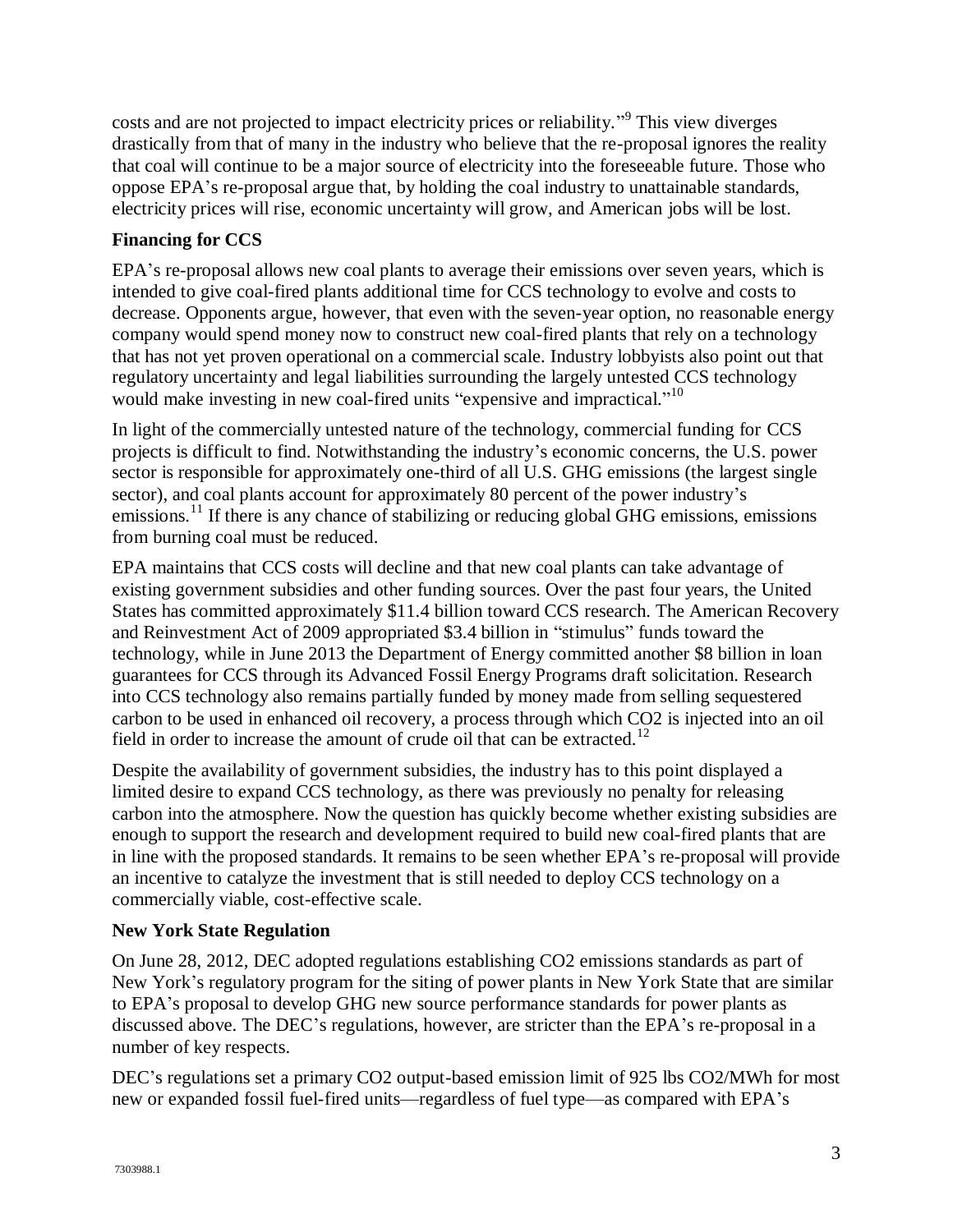proposed 1,000 lb CO2/MWh limit for new large natural gas-fired units, and 1,100 lb CO2/MWh limit for new small natural gas-fired and new coal-fired units. Moreover, DEC's regulations do not afford new coal-fired plants the option to average emissions over multiple years, effectively closing the door to new coal-fired plants in New York State.<sup>13</sup> While EPA's proposed new standards apply only to the construction of new facilities, DEC's requirements also apply to existing units undergoing modifications or reconstruction. DEC's regulation is also wider in scope, providing that any type of emission source not specifically listed is to be regulated on a case-specific basis. $^{14}$ 

DEC's regulation is just one part of an ongoing, statewide public health initiative. Over the last five years, there have been both state and local actions geared toward minimizing the power sector's contribution to GHGs. In New York City, sulfur dioxide and soot pollution levels have reportedly shown a substantial drop since 2008, attributable in part to the city's efforts to convert buildings from high-polluting heating oils to cleaner fuels. To that end, a recent air quality survey reports that New York City's air is the cleanest it has been in 50 years.<sup>15</sup>

#### **Conclusion**

If EPA's re-proposal is adopted, the ultimate impact of the rule on the coal industry will turn on the speed with which current CCS technology can be scaled up to commercial viability. And, if adopted, the coal industry will find itself at a fork in the road. Either some combination of government funding and industry investment will supply the money needed to accelerate the development of CCS technology, or the once-booming coal industry that fueled our nation through the Industrial Revolution will become a relic of the past.<sup>16</sup>

**Christine A. Fazio** *is a partner and codirector of the environmental practice group at Carter Ledyard & Milburn.* **Ethan I. Strell** *is an associate director and Fellow at the Columbia Center for Climate Change Law.* **Brandon J. Isaacson***, an associate at Carter Ledyard, assisted in the preparation of this article.*

Reprinted with permission from the October 23, 2013 edition of the *New York Law Journal* © 2013 ALM media Properties, LLC. All rights reserved. Further duplication without permission is prohibited. For information, contact 877-257-3382[, reprints@alm.com](mailto:reprints@alm.com) or visit [www.almreprints.com.](http://www.almreprints.com/)

#### **Endnotes**

 $\overline{\phantom{a}}$ <sup>1</sup> Christine Fazio and Ethan Strell, "Proposed Regulations Would Limit Power Plant Greenhouse Emissions," NYLJ (June 28, 2012).

<sup>&</sup>lt;sup>2</sup> "Standards of Performance for Greenhouse Gas Emissions From New Stationary Sources: Electric Utility Generating Units," 40 C.F.R. Part 60 (Sept. 20, 2013), available a[thttp://www2.epa.gov/sites/production/files/2013-](http://www2.epa.gov/sites/production/files/2013-09/documents/20130920proposal.pdf) [09/documents/20130920proposal.pdf](http://www2.epa.gov/sites/production/files/2013-09/documents/20130920proposal.pdf) (hereafter "Re-proposal").

<sup>&</sup>lt;sup>3</sup> "CO2 Performance Standards for Major Electric Generating Facilities," 6 NYCRR Part 251, available at [http://www.dec.ny.gov/regs/83094.html.](http://www.dec.ny.gov/regs/83094.html)

<sup>4</sup> Re-proposal at 15-16.

<sup>&</sup>lt;sup>5</sup> "Withdrawal of Proposed Standards of Performance for Greenhouse Gas Emissions for New Stationary Sources: Electric Utility Generating Units," 40 C.F.R. Part 60 at 10-11 (Sept. 20, 2013) available at [http://www2.epa.gov/sites/production/files/2013-09/documents/20130920withdrawal-notice.pdf.](http://www2.epa.gov/sites/production/files/2013-09/documents/20130920withdrawal-notice.pdf)